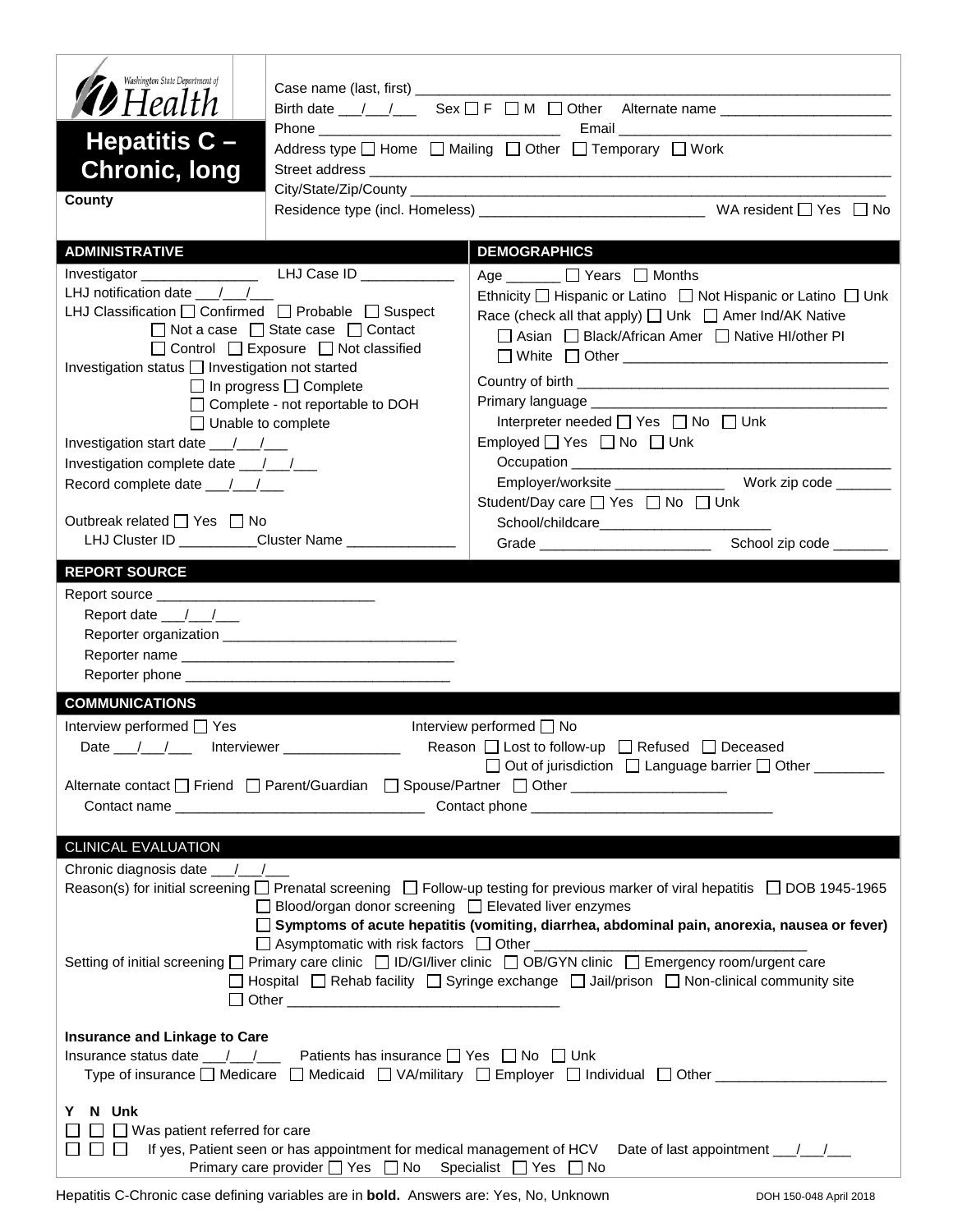|                                                                                                                                                                                                                                                                                                                                                                                                                                                                                                                                                                                                                     |                                                    |                              |                     |                        |          | If no, Primary reason $\Box$ Deceased $\Box$ Incarcerated $\Box$ Patient declined, due to financial barriers (e.g., no insurance)                                                                                                                                                |            |                                                               |                    |
|---------------------------------------------------------------------------------------------------------------------------------------------------------------------------------------------------------------------------------------------------------------------------------------------------------------------------------------------------------------------------------------------------------------------------------------------------------------------------------------------------------------------------------------------------------------------------------------------------------------------|----------------------------------------------------|------------------------------|---------------------|------------------------|----------|----------------------------------------------------------------------------------------------------------------------------------------------------------------------------------------------------------------------------------------------------------------------------------|------------|---------------------------------------------------------------|--------------------|
| $\Box$ Patient declined, perceived as unnecessary $\Box$ Appropriate provider not known<br>□ App. provider known, inaccessible to patient □ Unk □ Other _________<br>$\Box$ $\Box$ Did the patient receive medication for the type of hepatitis being reported                                                                                                                                                                                                                                                                                                                                                      |                                                    |                              |                     |                        |          |                                                                                                                                                                                                                                                                                  |            |                                                               |                    |
| If yes,                                                                                                                                                                                                                                                                                                                                                                                                                                                                                                                                                                                                             |                                                    |                              |                     |                        |          |                                                                                                                                                                                                                                                                                  |            |                                                               |                    |
| Medication name                                                                                                                                                                                                                                                                                                                                                                                                                                                                                                                                                                                                     | Dose                                               | Dose<br>units (g,<br>mg, ml) | Freq.<br>per<br>day | Other<br>freq.<br>unit | Duration | Duration unit<br>(days, weeks.<br>months)                                                                                                                                                                                                                                        | Start date | Treatment<br>completed                                        | Completion<br>date |
|                                                                                                                                                                                                                                                                                                                                                                                                                                                                                                                                                                                                                     | $\Box Y$ $\Box N$ $\Box$ Unk<br>$\Box$ In progress |                              |                     |                        |          |                                                                                                                                                                                                                                                                                  |            |                                                               |                    |
|                                                                                                                                                                                                                                                                                                                                                                                                                                                                                                                                                                                                                     |                                                    |                              |                     |                        |          |                                                                                                                                                                                                                                                                                  |            | $\Box Y$ $\Box N$ $\Box$ Unk<br>$\Box$ In progress            |                    |
|                                                                                                                                                                                                                                                                                                                                                                                                                                                                                                                                                                                                                     |                                                    |                              |                     |                        |          |                                                                                                                                                                                                                                                                                  |            | $\overline{\Box Y}$ $\Box N$ $\Box$ Unk<br>$\Box$ In progress |                    |
|                                                                                                                                                                                                                                                                                                                                                                                                                                                                                                                                                                                                                     |                                                    |                              |                     |                        |          | If Treatment not completed, Specify reason $\Box$ Patient financial barriers $\Box$ Lost to follow-up                                                                                                                                                                            |            |                                                               |                    |
|                                                                                                                                                                                                                                                                                                                                                                                                                                                                                                                                                                                                                     |                                                    |                              |                     |                        |          | □ Patient concern about safety/adverse effects Other ___                                                                                                                                                                                                                         |            |                                                               |                    |
| If no Medication, Was treatment recommended but not started                                                                                                                                                                                                                                                                                                                                                                                                                                                                                                                                                         |                                                    |                              | Other               |                        |          | If yes, Reason not started $\Box$ Appropriate provider not known $\Box$ App. provider known, inaccessible to patient<br>Patient concerns about safety/adverse effects □ Patient financial barriers<br>Patient perceives as unnecessary $\Box$ Treatment prescribed, set to begin |            |                                                               |                    |
| $\Box$ $\Box$ Achieved sustained virological response (SVR)<br>SVR post-treatment time point $\Box$ 12 weeks $\Box$ 24 weeks $\Box$ Other                                                                                                                                                                                                                                                                                                                                                                                                                                                                           |                                                    |                              |                     |                        |          |                                                                                                                                                                                                                                                                                  |            |                                                               |                    |
| <b>Vaccination History</b>                                                                                                                                                                                                                                                                                                                                                                                                                                                                                                                                                                                          |                                                    |                              |                     |                        |          |                                                                                                                                                                                                                                                                                  |            |                                                               |                    |
| Washington Immunization Information System (WA IIS) number ______<br>Documented immunity to hepatitis A (due to either vaccination or previous infection)<br>$\Box$ Yes – vaccination $\Box$ Yes – previous infection $\Box$ No $\Box$ Unk<br>Number of doses of HAV vaccine in past<br>Documented immunity to hepatitis B (due to either vaccination or previous infection)<br>$\Box$ Yes – vaccination $\Box$ Yes – previous infection $\Box$ No $\Box$ Unk                                                                                                                                                       |                                                    |                              |                     |                        |          |                                                                                                                                                                                                                                                                                  |            |                                                               |                    |
| Number of doses of HBV vaccine in past                                                                                                                                                                                                                                                                                                                                                                                                                                                                                                                                                                              |                                                    |                              |                     |                        |          |                                                                                                                                                                                                                                                                                  |            |                                                               |                    |
| <b>Comorbidities and Screening</b>                                                                                                                                                                                                                                                                                                                                                                                                                                                                                                                                                                                  |                                                    |                              |                     |                        |          |                                                                                                                                                                                                                                                                                  |            |                                                               |                    |
| Y N Unk<br>Date last test __/__/____ Result □ Positive □ Negative<br>$\Box$ Other<br>Patient ever tested for HBV<br>□ Indeterminate<br>Date last test __/<br>Result $\Box$ Positive $\Box$ Negative<br>$\Box$ Other<br>Patient ever tested for HIV<br>$\Box$ Indeterminate<br>Diabetes<br>Diagnosis date ___/__/<br>$\Box$ Cirrhosis<br>Diagnosis date ___/_<br>$\perp$<br>Ever diagnosed with liver cancer  Diagnosis date ________________________________<br>$\Box$ Liver transplant Diagnosis date $\Box$<br>$\Box$ Renal dialysis Diagnosis date $\Box$<br>$\Box$ Chronic kidney disease Diagnosis date $\Box$ |                                                    |                              |                     |                        |          |                                                                                                                                                                                                                                                                                  |            |                                                               |                    |
| <b>Liver Staging</b><br>Y N Unk<br>$\Box$ $\Box$ Patient ever staged                                                                                                                                                                                                                                                                                                                                                                                                                                                                                                                                                |                                                    |                              |                     |                        |          |                                                                                                                                                                                                                                                                                  |            |                                                               |                    |
| Staging method □ APRI score □ ARFI □ Biopsy □ Fib-4 □ FibroSURE □ Imaging (e.g. ultrasound, CT, MRI)<br>Date completed $\frac{\mu}{\sigma}$<br>Fibrosis stage __________<br>Results/notes                                                                                                                                                                                                                                                                                                                                                                                                                           |                                                    |                              |                     |                        |          |                                                                                                                                                                                                                                                                                  |            |                                                               |                    |
| Pregnancy (at time of report)<br>Y N Unk<br>$\Box$ $\Box$ Pregnant (If No/Unk, skip to Clinical)<br>l 1<br>$\mathbf{L}$<br>$\perp$                                                                                                                                                                                                                                                                                                                                                                                                                                                                                  |                                                    |                              |                     |                        |          |                                                                                                                                                                                                                                                                                  |            |                                                               |                    |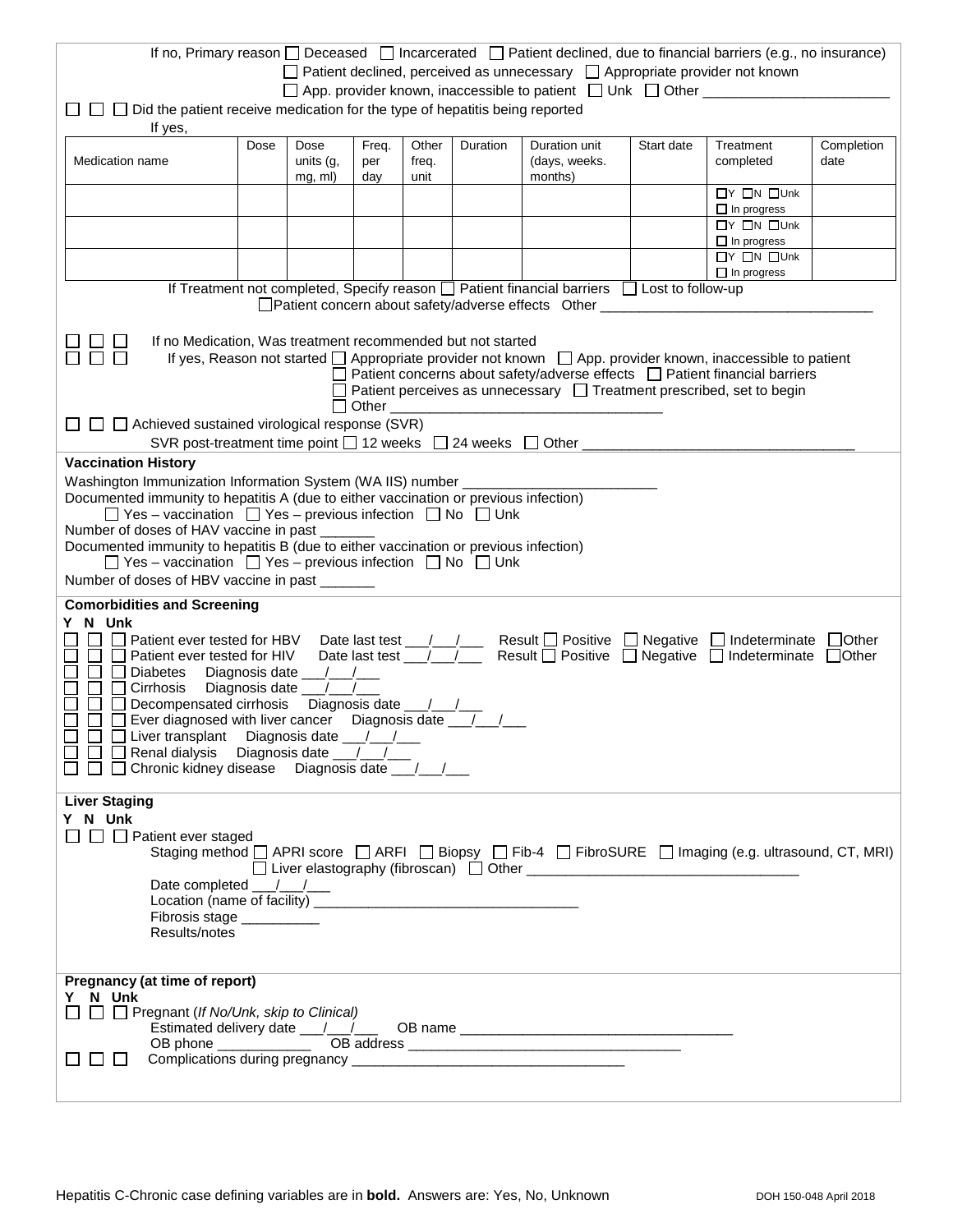| Laboratory Diagnostics (Positive, Negative, Not tested, Indeterminate)                                                |                                  |  |  |  |  |  |
|-----------------------------------------------------------------------------------------------------------------------|----------------------------------|--|--|--|--|--|
| P N NT I<br>$\Box$ $\Box$ $\Box$ Antibody to hepatitis C virus (anti-HCV) Signal to cut-off ratio ____                |                                  |  |  |  |  |  |
|                                                                                                                       |                                  |  |  |  |  |  |
|                                                                                                                       |                                  |  |  |  |  |  |
|                                                                                                                       |                                  |  |  |  |  |  |
| Qualitative interpretation of quantitative result<br>$\Box$<br>$\blacksquare$<br>$\Box$                               |                                  |  |  |  |  |  |
|                                                                                                                       |                                  |  |  |  |  |  |
| $\Box$ HCV RNA qualitative<br><b>TELESCOPE</b>                                                                        |                                  |  |  |  |  |  |
|                                                                                                                       |                                  |  |  |  |  |  |
|                                                                                                                       |                                  |  |  |  |  |  |
| $\Box$ $\Box$ HCV genotype ______                                                                                     |                                  |  |  |  |  |  |
|                                                                                                                       |                                  |  |  |  |  |  |
|                                                                                                                       |                                  |  |  |  |  |  |
| <b>Liver Enzyme Tests</b>                                                                                             |                                  |  |  |  |  |  |
| □ ALT (SGPT) Specimen collection date __/__/___ Actual value ______                                                   |                                  |  |  |  |  |  |
| □ AST (SGOT) Specimen collection date __/__/___ Actual value ______                                                   |                                  |  |  |  |  |  |
|                                                                                                                       |                                  |  |  |  |  |  |
| <b>Hospitalization and Death</b>                                                                                      |                                  |  |  |  |  |  |
| Y N Unk                                                                                                               |                                  |  |  |  |  |  |
|                                                                                                                       |                                  |  |  |  |  |  |
|                                                                                                                       |                                  |  |  |  |  |  |
| Hospital record number ______________________                                                                         |                                  |  |  |  |  |  |
|                                                                                                                       |                                  |  |  |  |  |  |
| If deceased, please change the vital status and update date of death on the Edit Person screen                        |                                  |  |  |  |  |  |
| Deceased $\Box Y \Box N \Box$ Unk<br>Death date $\frac{1}{2}$                                                         |                                  |  |  |  |  |  |
| Cause of death $\Box$ Hepatitis related $\Box$ Other                                                                  |                                  |  |  |  |  |  |
|                                                                                                                       |                                  |  |  |  |  |  |
| EXPOSURES (If not otherwise specified report exposure information over the lifetime)                                  |                                  |  |  |  |  |  |
|                                                                                                                       |                                  |  |  |  |  |  |
|                                                                                                                       |                                  |  |  |  |  |  |
| <b>Chronic Exposure Information</b>                                                                                   |                                  |  |  |  |  |  |
| Y N Unk                                                                                                               |                                  |  |  |  |  |  |
| □ Received clotting factor concentrates When □ Before 1987 □ 1987 or later                                            |                                  |  |  |  |  |  |
| □ □ Received blood products  When □ Before 1992  □ 1992 or later                                                      |                                  |  |  |  |  |  |
| □ □ □ Received solid organ transplant  When □ Before 1992  □ 1992 or later                                            |                                  |  |  |  |  |  |
| $\Box$ $\Box$ Other organ or tissue transplant recipient Date $\Box$                                                  |                                  |  |  |  |  |  |
| $\Box$ $\Box$ Long term hemodialysis                                                                                  |                                  |  |  |  |  |  |
| $\Box$ $\Box$ Employed in job with potential for exposure to human blood or body fluids                               |                                  |  |  |  |  |  |
| Job type $\Box$ Medical $\Box$ Dental $\Box$ Public safety (e.g., law enforcement/firefighter) $\Box$ Tattoo/piercing |                                  |  |  |  |  |  |
|                                                                                                                       |                                  |  |  |  |  |  |
| Frequency of direct blood or body fluids exposure $\Box$ Frequent (several times a week) $\Box$ Infrequent $\Box$ Unk |                                  |  |  |  |  |  |
| $\Box$ $\Box$ Accidental stick or puncture with sharps contaminated with blood or body fluid                          |                                  |  |  |  |  |  |
| $\Box$ History of occupational needle stick or splash                                                                 |                                  |  |  |  |  |  |
| $\Box$ Ever had a finger stick/prick blood sugar test                                                                 |                                  |  |  |  |  |  |
|                                                                                                                       |                                  |  |  |  |  |  |
| □ □ Ear or body piercing Body site □ Ears only □ Other _________________________                                      |                                  |  |  |  |  |  |
| Piercing was performed at □ Commercial parlor/shop □ Correctional facility □ Other _______________                    |                                  |  |  |  |  |  |
|                                                                                                                       |                                  |  |  |  |  |  |
| $\Box$ Tattoo recipient                                                                                               |                                  |  |  |  |  |  |
| Tattoo was performed at □ Commercial parlor/shop □ Correctional facility □ Other __________________                   |                                  |  |  |  |  |  |
| $\Box$ Ever received acupuncture<br>$\Box$ History of incarceration                                                   |                                  |  |  |  |  |  |
| $\Box$ Birth mother has history of hepatitis C infection                                                              |                                  |  |  |  |  |  |
|                                                                                                                       | Number of years in the US ______ |  |  |  |  |  |
| $\Box$ Contact with confirmed or suspected hepatitis C case (acute or chronic)                                        |                                  |  |  |  |  |  |
|                                                                                                                       |                                  |  |  |  |  |  |
| Type of contact $\Box$ Household (non-sexual) $\Box$ Injection drug user $\Box$ Multiple contact types $\Box$ Sexual  |                                  |  |  |  |  |  |
|                                                                                                                       |                                  |  |  |  |  |  |
| Approximate number of lifetime sex partners _______                                                                   |                                  |  |  |  |  |  |
| Number of sex partners _________ Female ________ Male ________ Transgender                                            |                                  |  |  |  |  |  |
| $\Box$ $\Box$ Received treatment for an STD Year of most recent STD treatment ______                                  |                                  |  |  |  |  |  |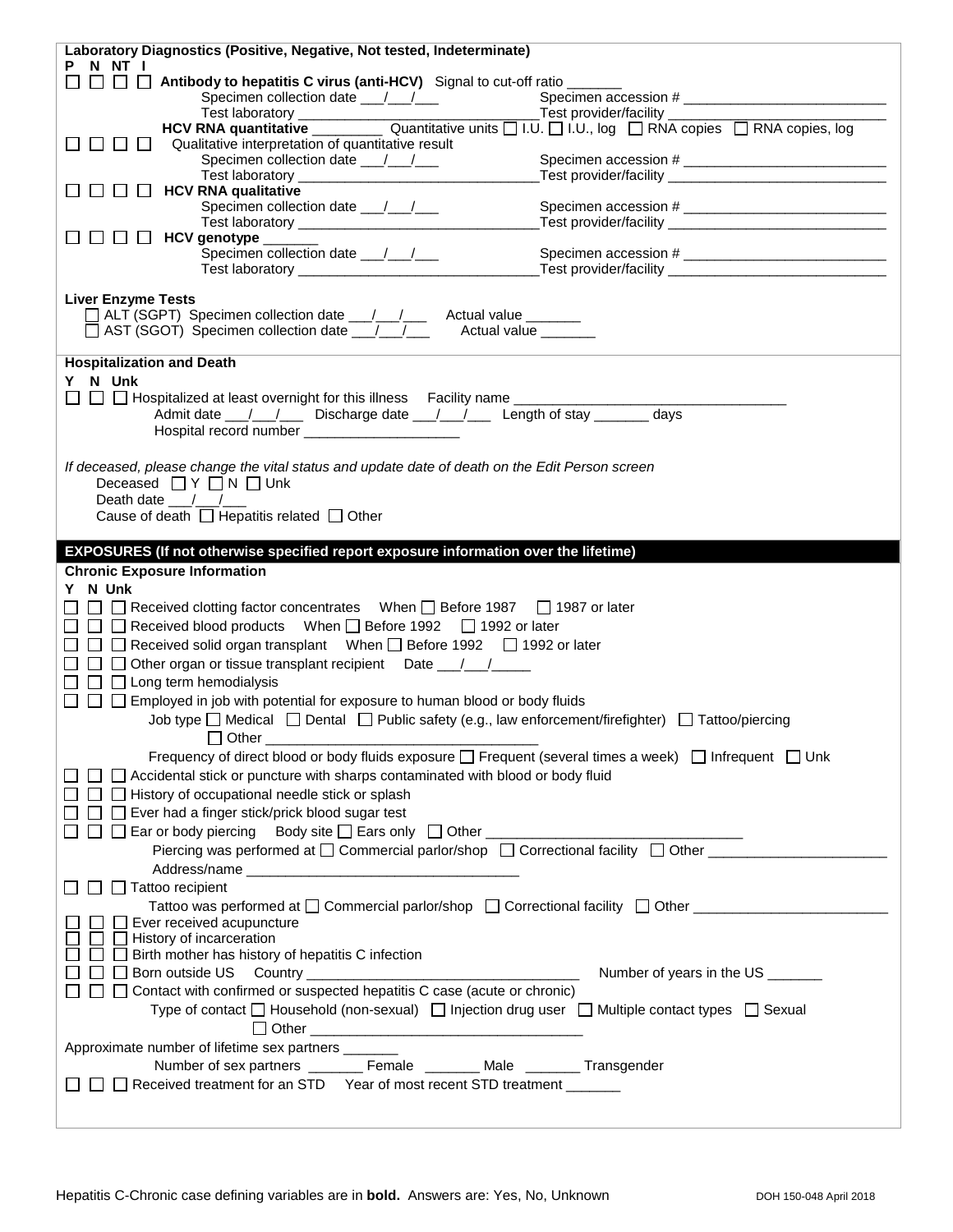|                                                                                                     | $\Box$ Non-injection street drug use/use street drugs                                                                                                                               |                                                                             |                                           |                                           |  |  |
|-----------------------------------------------------------------------------------------------------|-------------------------------------------------------------------------------------------------------------------------------------------------------------------------------------|-----------------------------------------------------------------------------|-------------------------------------------|-------------------------------------------|--|--|
| Specify drugs_                                                                                      |                                                                                                                                                                                     |                                                                             |                                           |                                           |  |  |
|                                                                                                     | Route of administration<br>□ Inhalation<br>□ Oral □ Transdermal                                                                                                                     |                                                                             |                                           |                                           |  |  |
|                                                                                                     | $\Box$ Ever injected drugs not prescribed by doctor, even if only once or a few times<br>Type □ Heroin (includes Diacetylmorphine) □ Cocaine □ Amphetamine □ Methamphetamine □ MDMA |                                                                             |                                           |                                           |  |  |
|                                                                                                     | □ Ketamine □ PCP □ Anabolic steroids □ Prescription opioid □ Unk □ Other _______                                                                                                    |                                                                             |                                           |                                           |  |  |
|                                                                                                     | Ever shared needles/other injection equipment                                                                                                                                       |                                                                             |                                           |                                           |  |  |
|                                                                                                     | Ever shared other injection equipment Specify __________________________________                                                                                                    |                                                                             |                                           |                                           |  |  |
|                                                                                                     | Ever used needle exchange services                                                                                                                                                  |                                                                             |                                           |                                           |  |  |
|                                                                                                     | Patient used injection drugs in the past 3 months                                                                                                                                   |                                                                             |                                           |                                           |  |  |
| <b>Exposure Summary</b>                                                                             |                                                                                                                                                                                     |                                                                             |                                           |                                           |  |  |
| Most likely exposure                                                                                |                                                                                                                                                                                     |                                                                             |                                           |                                           |  |  |
|                                                                                                     | $\Box$ Acupuncture $\Box$ Blood product $\Box$ Body piercing (except ears) $\Box$ Chronic hemodialysis $\Box$ Close contact                                                         |                                                                             |                                           |                                           |  |  |
|                                                                                                     | $\Box$ Clotting factor $\Box$ Incarceration $\Box$ Injection drug use $\Box$ In job with potential blood or body fluid exposure                                                     |                                                                             |                                           |                                           |  |  |
|                                                                                                     | □ New or risk sexual partner □ Organ transplant □ Perinatal transmission □ Tattoo □ Multiple risk factors<br>$\Box$ Unk $\Box$ Other $\Box$                                         |                                                                             |                                           |                                           |  |  |
|                                                                                                     | Where did exposure probably occur $\square$ In Washington – county _____________ $\square$ Other state _____________                                                                |                                                                             |                                           |                                           |  |  |
|                                                                                                     |                                                                                                                                                                                     | □ Not in US - country ______________ □ Unk                                  |                                           |                                           |  |  |
| Exposure details                                                                                    |                                                                                                                                                                                     |                                                                             |                                           |                                           |  |  |
|                                                                                                     |                                                                                                                                                                                     |                                                                             |                                           |                                           |  |  |
|                                                                                                     |                                                                                                                                                                                     |                                                                             |                                           |                                           |  |  |
| $\Box$ No risk factors or exposures could be identified                                             |                                                                                                                                                                                     |                                                                             |                                           |                                           |  |  |
| <b>Public Health Issues</b>                                                                         |                                                                                                                                                                                     |                                                                             |                                           |                                           |  |  |
| Y N Unk                                                                                             | $\Box$ Patient aware of hepatitis support agencies (e.g., Hepatitis Education Project)                                                                                              |                                                                             |                                           |                                           |  |  |
|                                                                                                     | $\Box$ $\Box$ Recent blood products, organs or tissue (Including ova or semen) donation                                                                                             |                                                                             |                                           |                                           |  |  |
|                                                                                                     |                                                                                                                                                                                     |                                                                             |                                           |                                           |  |  |
| <b>Public Health Actions</b><br>Y N Unk                                                             |                                                                                                                                                                                     |                                                                             |                                           |                                           |  |  |
|                                                                                                     | $\Box$ Recommended confirmatory testing                                                                                                                                             |                                                                             |                                           |                                           |  |  |
|                                                                                                     | Counseled on importance of regular healthcare to monitor liver health                                                                                                               |                                                                             |                                           |                                           |  |  |
|                                                                                                     | Counseled on avoidance of liver toxins (e.g., alcohol)                                                                                                                              |                                                                             |                                           |                                           |  |  |
|                                                                                                     | Recommend hepatitis A vaccination<br>Recommend hepatitis B vaccination                                                                                                              |                                                                             |                                           |                                           |  |  |
|                                                                                                     | Counseled on measure to avoid transmission                                                                                                                                          |                                                                             |                                           |                                           |  |  |
|                                                                                                     | Counseled to not donate blood products, organs or tissues                                                                                                                           |                                                                             |                                           |                                           |  |  |
|                                                                                                     | Notified blood or tissue bank (if recent donation)<br>Counseled about transmission risk to baby if pregnant                                                                         |                                                                             |                                           |                                           |  |  |
|                                                                                                     | Reinforced use of universal precautions, if health care worker                                                                                                                      |                                                                             |                                           |                                           |  |  |
| $\Box$                                                                                              | Counseled on harm reduction and places to access clean syringes, if current IDU                                                                                                     |                                                                             |                                           |                                           |  |  |
|                                                                                                     | □ Provided contact information for hepatitis support agencies                                                                                                                       |                                                                             |                                           |                                           |  |  |
| $\Box$ Provided patient education materials about HCV<br>Provided options for access to health care |                                                                                                                                                                                     |                                                                             |                                           |                                           |  |  |
| Provided information on alcohol/substance abuse treatment                                           |                                                                                                                                                                                     |                                                                             |                                           |                                           |  |  |
| Other public health action ___________                                                              |                                                                                                                                                                                     |                                                                             |                                           |                                           |  |  |
| Y N Unk                                                                                             |                                                                                                                                                                                     |                                                                             |                                           |                                           |  |  |
| Evaluated contacts<br>$\perp$<br>$\Box$                                                             |                                                                                                                                                                                     | Go to the Contacts Question Package to enter information about each contact |                                           |                                           |  |  |
| OPTIONAL LHJ USE - DATA ENTRY IN WDRS IS OPTIONAL FOR THIS SECTION                                  |                                                                                                                                                                                     |                                                                             |                                           |                                           |  |  |
|                                                                                                     | Contact 1                                                                                                                                                                           | Contact 2                                                                   | Contact 3                                 | Contact 4                                 |  |  |
| Date contact identified                                                                             |                                                                                                                                                                                     |                                                                             |                                           |                                           |  |  |
| Existing person                                                                                     | $\Box$ Found<br>$\Box$ Not found, add new                                                                                                                                           | $\Box$ Found<br>$\Box$ Not found, add new                                   | $\Box$ Found<br>$\Box$ Not found, add new | $\Box$ Found<br>$\Box$ Not found, add new |  |  |
|                                                                                                     | $\Box$ Not enough info                                                                                                                                                              | $\Box$ Not enough info                                                      | $\Box$ Not enough info                    | $\Box$ Not enough info                    |  |  |
| Contact first name                                                                                  |                                                                                                                                                                                     |                                                                             |                                           |                                           |  |  |
| Contact last name                                                                                   |                                                                                                                                                                                     |                                                                             |                                           |                                           |  |  |
| Birth date<br>Age                                                                                   | $\Box Y$ rs $\Box$ Mos $\Box$ Days                                                                                                                                                  | □Yrs □Mos □Days                                                             | □Yrs □Mos □Days                           | $\Box$ Yrs $\Box$ Mos $\Box$ Days         |  |  |
| Sex                                                                                                 | $\Box$ F $\Box$ M $\Box$ FTM $\Box$ MTF<br>$\Box$ F $\Box$ M $\Box$ FTM $\Box$ MTF<br>$\Box$ F $\Box$ M $\Box$ FTM $\Box$ MTF<br>$\Box$ F $\Box$ M $\Box$ FTM $\Box$ MTF            |                                                                             |                                           |                                           |  |  |
|                                                                                                     | $\Box$ Transgender - unspec.                                                                                                                                                        | $\Box$ Transgender - unspec.                                                | $\Box$ Transgender – unspec.              | $\Box$ Transgender – unspec.              |  |  |
| Phone                                                                                               | □Refused □Other □Unk                                                                                                                                                                | □Refused □Other □Unk                                                        | □Refused □Other □Unk                      | □Refused □Other □Unk                      |  |  |
| Contact type                                                                                        | Household (nonsexual)                                                                                                                                                               | Household (nonsexual)                                                       | Household (nonsexual)                     | Household (nonsexual)                     |  |  |
| (select one)                                                                                        | $\Box$ Injection drug use                                                                                                                                                           | $\Box$ Injection drug use                                                   | $\Box$ Injection drug use                 | $\Box$ Injection drug use                 |  |  |
|                                                                                                     | $\Box$ Sexual $\Box$ Multiple                                                                                                                                                       | $\Box$ Sexual $\Box$ Multiple                                               | $\Box$ Sexual $\Box$ Multiple             | $\Box$ Sexual $\Box$ Multiple             |  |  |

Hepatitis C-Chronic case defining variables are in **bold.** Answers are: Yes, No, Unknown DOH 150-048 April 2018